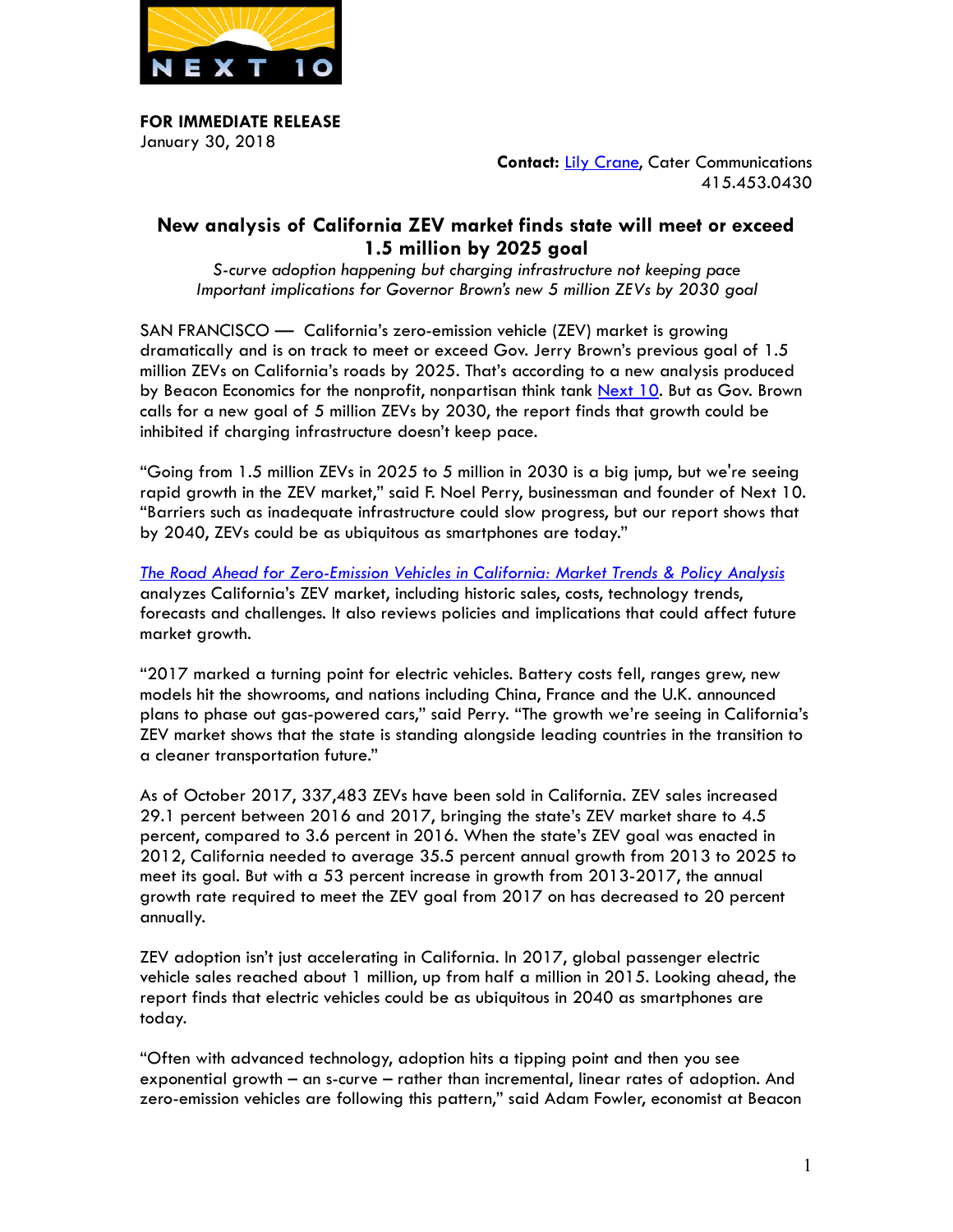

Economics, an independent research and consulting firm that compiled the report. "Add to that the advent of autonomous vehicles and new business models such as ride hailing and car sharing, and we could be on the brink of major disruption in the transportation sector," Fowler said.

But California is lagging behind when it comes to ensuring its charging infrastructure keeps up with the growth of its electric vehicle fleet. California has 16,549 public and nonresidential private-sector charging outlets — the most in the nation by far. But it works out to only 0.05 public charging outlets per California ZEV, and that's one of the lowest ratios in the country. Studies show that California will need 125,000 to 220,000 charging ports from private and public sources by 2020 in order to provide adequate infrastructure.

# **Highlights of the report include:**

# **California's ZEV leadership**

- California 2017 ZEV sales increased 29.1% over 2016, while U.S. 2017 ZEV sales grew by 28.8% over 2016. These increases are based on sales data from January through October in 2016 and 2017, as confirmed sales data for the last two months of 2017 is not yet available.
- ZEV market share in California was 4.5% in 2017, up from 3.6% in 2016. This compares to 2017 ZEV market share of 1.1% in the U.S. and 1.8% in China.
- When the state's ZEV goal was enacted in 2012, California needed to average 35.5% annual growth from 2013 to 2025 to meet its goal. But given the 53% increase in growth from 2013-2017, the annual growth rate required to meet the ZEV goal has decreased to 20% annually.

# **China's ZEV leadership**

- China leads the world in ZEV sales. Sales of EVs increased 70% from 2015 to 2016 with cumulative EV sales reaching 650,000, overtaking the U.S. in cumulative sales for the first time.
- China's intention to achieve 20% ZEV penetration by 2025 means it will add 7 million vehicles a year.

#### **Market Trends**

Factors driving acceleration or deceleration of ZEV adoption include price, performance, choice, convenience, and public policy. Current trends suggest that barriers to EV adoption such as price, range, selection and charging-time will continue to diminish, as costs come down and technology improves.

#### • **Total Cost of Ownership:**

- o An analysis of 17 popular 2017 models found ZEVs can already be price competitive now, without government incentives.
- o Based on 12,330 miles driven per year, the pure battery electric Nissan Leaf has lower five-year and 10-year life cycle costs than the internal combustion Hyundai Elantra and the plug-in hybrid Chevrolet Volt, even without the federal government incentive.
- o The average Californian drives 14,435 miles every year. Accounting for that mileage and state and federal incentives, the smart fortwo ED and the Nissan Leaf have the lowest total cost of ownership of any of the 17 models studied, which include both ZEVs and internal-combustion-engine (ICE) vehicles.
- **Price**: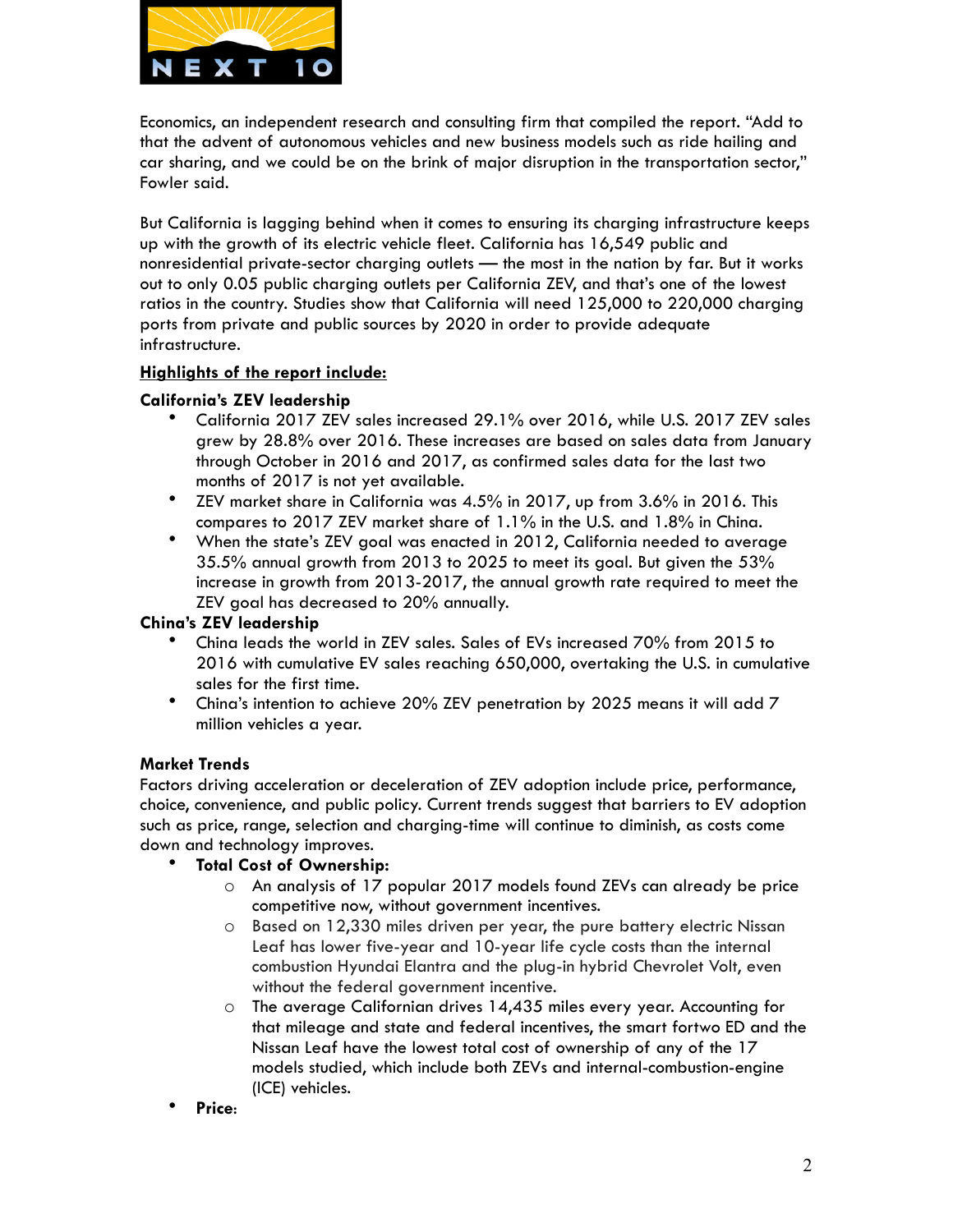

- o The most expensive component of a ZEV is the battery. From 2010 through 2016, average battery cost per kilowatt-hour has dropped 74%, from over \$1,000 to \$273/Kwh while energy density has improved 5% per year. Bloomberg New Energy Finance estimates battery cost will decline by almost 10% until 2025, when ZEVs will reach price parity with ICE vehicles.
- **Performance**:
	- o Battery range has been increasing annually. In 2017, Tesla Model S had the farthest EPA-rated range for an all-electric vehicle, at 315 miles.
- **Choice**:
	- o 150 different plug-in hybrids and pure electric vehicles are available worldwide, with that number set to rise to over 240 by 2021.
	- o China leads with over 75 EV models. It introduced 25 new models in 2016 and saw sales jump 70%.
	- o In the top California cities for EV penetration, auto dealers offer 25 to 30 different models.
	- o More than half of the U.S population lives in a metropolitan area with 7 or fewer available models.
	- o Volkswagen, Daimler, Volvo and Nissan have announced plans to electrify their fleets over the next 10 years. GM plans to introduce 20 new ZEV models by 2023, while Ford promises 13.
- **Convenience**:
	- o **Infrastructure:** From 2011 to 2016, the number of stations for charging electric vehicles increased by 1,138% in the U.S. In 2016 there was one charging plug for about every 6 electric cars.
	- o As of January 2018, California had a total of 16,549 public and nonresidential private-sector charging outlets. This works out to 0.05 public charging outlets per ZEV, one of the lowest ratios in the country.
	- o **Fueling time:** Tesla's Superchargers can recharge EVs to 80% in 20 to 40 minutes. Others fully charge EVs in 3 to 4 hours, while slower charging points take around 6 to 8 hours.
		- **EXEDENT Automakers are reducing charging times. Honda is working on high**capacity batteries capable of 15-minute charging with a 240 km range for release in 2022 models.
	- o **Maintenance:** ZEVs require significantly less time and money spent on maintenance because they have only about 20 moving parts – about 1,980 fewer moving parts than traditional ICE vehicles.
- **Public Policy:** 
	- o National governments including China, the U.K., France, the Netherlands and India have stated the intention to phase out the internal combustion engine.
	- o California and nine other states are moving to accelerate ZEV adoption. Eight states including California signed a memorandum of understanding (MoU) committing to bring 3.3 million ZEVs on the road by 2025.
		- As of October 2017, California had fulfilled 22.5% of the MoU goal, followed by Oregon with 10%. California appears to be the only state on track to fulfill its MoU goals.
		- In January 2018, Assemblyman Phil Ting introduced a bill that would ban gas-powered cars by 2040.